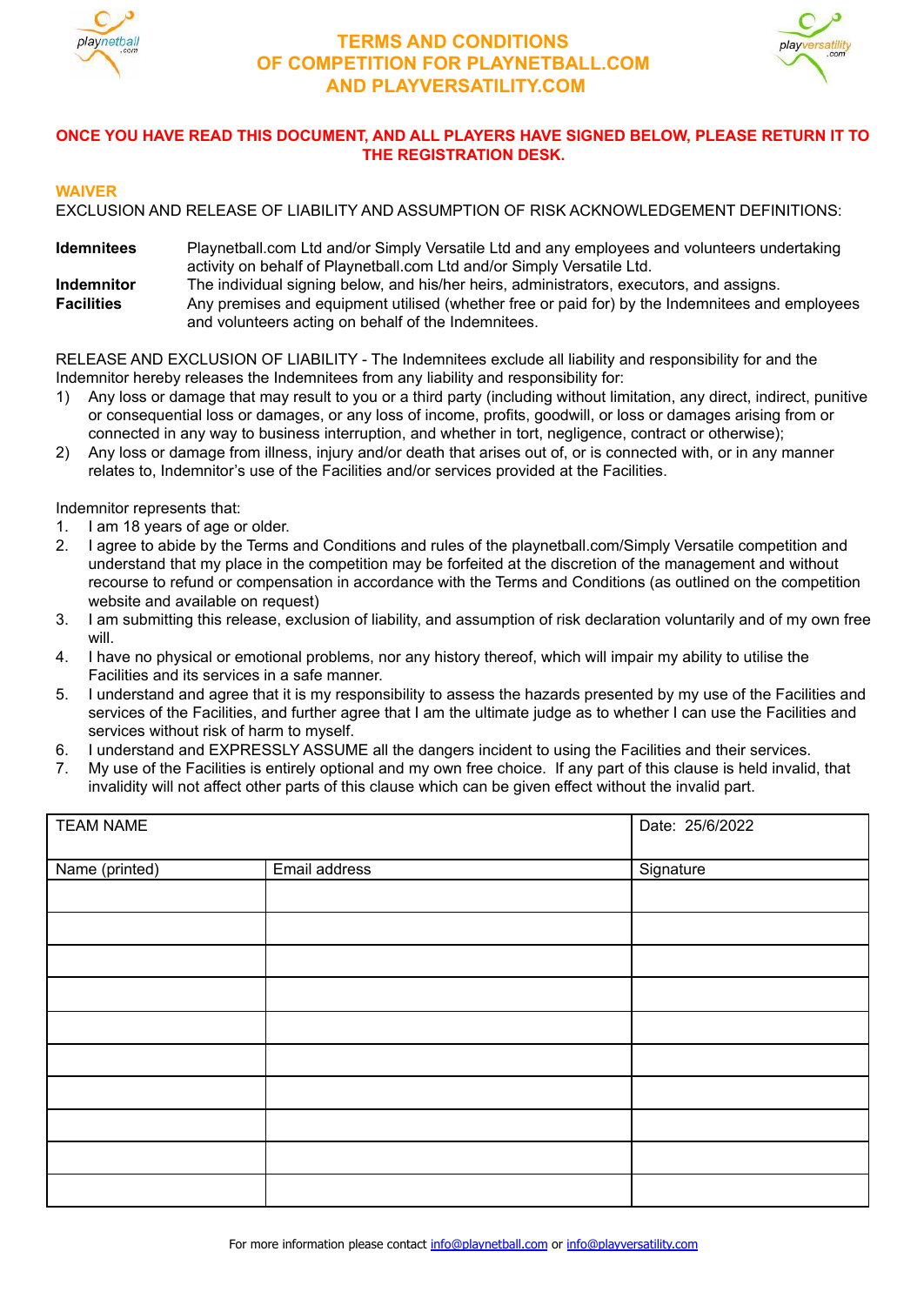



### **WAIVER / ACCEPTANCE OF TERMS AND CONDITIONS**

All Participants of a Team are responsible for ensuring that they, other Participants in their Team and Spectators of that Team, are aware of this waiver.

## **1. INJURY**

Some basic first aid supplies are available for injuries to Participants caused through play, although we do not provide medical assistance. Any medical assistance or advice given is provided on a voluntary basis with the assumed consent of the injured Participant. There is no additional time played in the event of an injury.

#### **PLEASE NOTE: Playnetball.com/Simply Versatile Ltd do not provide insurance for players. Players should arrange their own insurance.**

### **2. CODE OF CONDUCT**

The Company does not tolerate backchat, derogatory comments or abusive language or behaviour towards The Company Staff, Participants or Spectators.

Umpires' decisions are final. Any questions or queries may only be clarified during match breaks. Failure to adhere to this term is a sending off offence at the discretion of the umpires.

Dangerous/non-sporting behaviour: All Participants/Spectators are required to ensure they do not endanger themselves or others whilst on The Company premises. Any Participant engaging in intentional and non-intentional dangerous play, as determined by The Company Staff, may be excluded.

Neither Participants nor Spectators are permitted to enter The Company premises whilst under the influence of drugs/alcohol and every effort will be made by the The Company Staff to ensure this doesn't happen. Participants found to be/suspected of playing under the influence of drugs and/or alcohol will be excluded.

## **3. GLOVES, NAILS, TAPE, JEWELLERY, CLOTHING, FOOTWEAR**

No form of glove should normally be worn playing netball but in accordance with "Netball England Domestic Rules Guidance", gloves can be worn in extreme weather conditions or with a medical condition on production of an appropriate medical certificate/letter. The player should ensure that the [glove] material worn does not endanger other player's safety and the player must ensure that they have appropriate personal liability insurance. Gloves should be plain, soft leather or micro fibre (e.g. Neoprene) which are manufactured without seams (or with internally sewn seams) and have no abrasive materials including but not limited to zippers, Velcro, metallic or plastic fasteners.

Nails should be short and smooth at all times (even if gloves are worn). Nail clippers are provided by the Company Staff. Tape may not be used to cover nails.

No jewellery may be worn with the exception of a wedding band which should be taped. Participants should bring their own tape to the courts. In exceptional circumstances, and, wholly at the discretion of The Company, offending jewellery that is irremovable may be taped.

Participants are expected to wear appropriate clothing and footwear to the courts. Laced sporting shoes with sufficient grip are required.

Participants will not be permitted on court if they do not meet these requirements. The Company has absolute discretion in deciding whether a Participant's clothing/footwear is appropriate.

## **4. USE OF PARTICIPANT IMAGES**

During the course of a tournament photographs may be taken for promotional and or social media purposes not limited to Facebook, Twitter, Instagram, Flickr, Company websites and flyers. Unless the participant requests in advance of the photograph being taken that their image is not used for this purpose, consent is implied.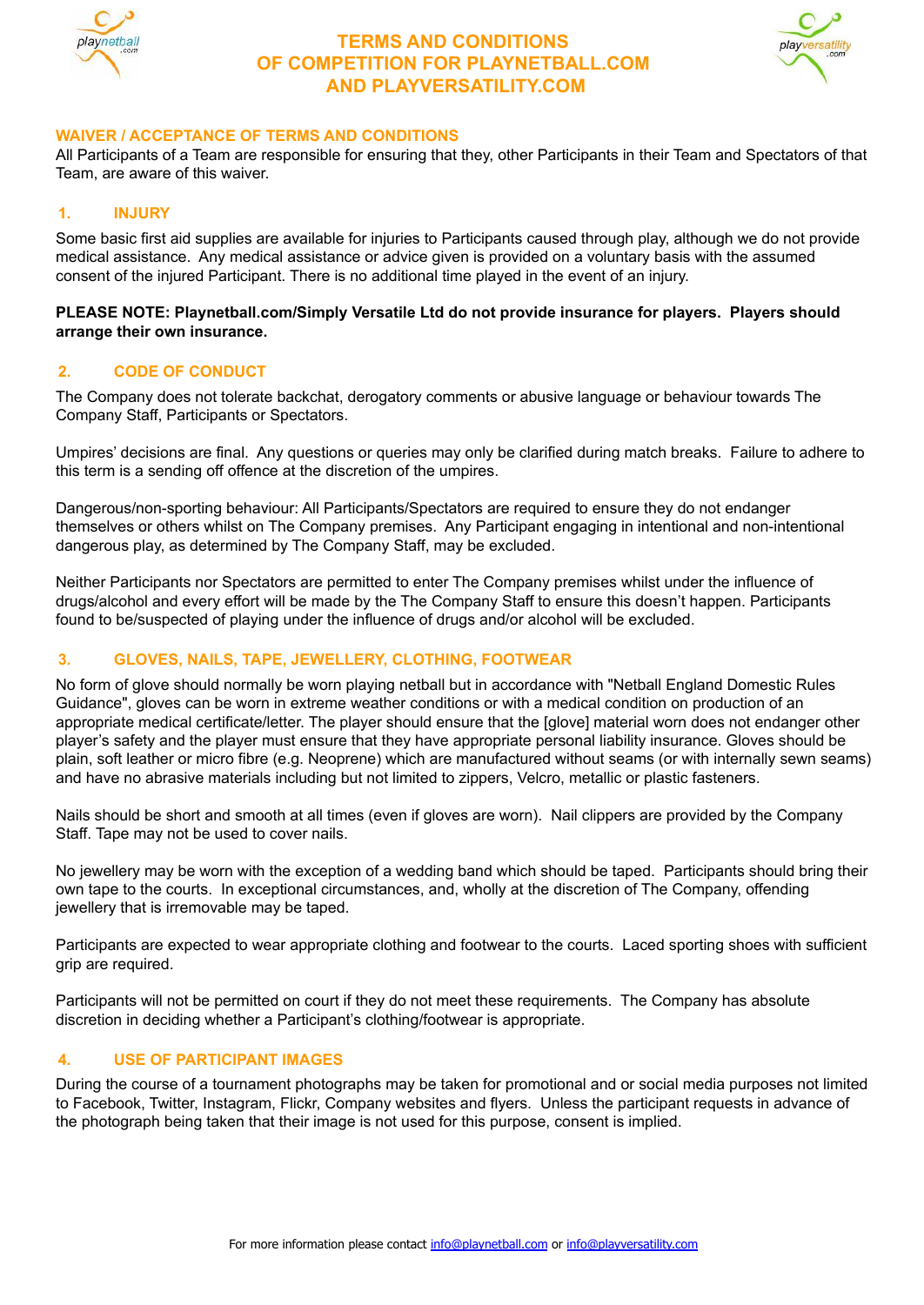



# **5. DATA PROTECTION**

At playnetball.com/playvetsatility.com, we do everything in our power to protect your data and give you full control over your personal data we use. Our aim is that you always feel informed and empowered with respect to safeguarding your own privacy. We process personal data in order to deliver our services to you.

We only ask for personal data when we need it for business purposes or to provide you with relevant information. You always have the opportunity to explicitly agree to the collection, use, disclosure, and sharing of the information you've provided. That applies even when you're browsing our website, where you can manage your cookie preferences. You can review your personal data and change your settings at all times.

### **6.1 Why we collect personal data**

All the personal data we process is lawfully obtained and with a legal basis. The purpose of the information we collect is so we can continue to conduct our day-to-day business, and enable you to use and hear about our services. Personal data can also help us to improve our products to fit the needs of our customers.

Just as keeping your data safe is our priority, so is protecting your rights and freedom as an individual, all in full compliance with global standards of rules and regulations for the protection of data. We process personal data based on a limited set of legal bases: 1) explicit consent (e.g. ticking a box on our website when you want to register in a league or signing the tournament waiver), 2) a legitimate interest to do so (e.g. web analytics or direct marketing when there is an existing relationship), and 3) we have a legal obligation to do so (such as storing financial billing data for the time-period required).

We collect personal data for specific purposes, and we'll always tell you what those are when we collect it. We'll use the collected data for that purpose alone, as long as our relationship stays the same. If our relationship changes, we may need more information. For example, if you fill out a form to request more information, we'll use your data to send it to you. If you then decide to become a customer and require an invoice, we need additional information including your billing address.

Here's a list of the purposes we need information for.

- Sharing relevant information about our services,
- Creating an account that's connected to your person and company,
- Analysing usage of our services,
- Keeping your account secure.

You will always have the choice to provide personal data or not. We will tell you the implications of not providing the information asked for when you choose not to do so.

## **6.2 What data we collect**

Registering to join our tournament requires you to leave appropriate details, specific to that purpose. We never collect more data than we need and may ask for additional data at the appropriate time.

The personal data we collect may include:

- Name,
- Contact details.
- Netball data,
- Location data.

## **6.3 How we collect and use data**

The information below is not exhaustive and might be updated in accordance to new legislation, or because further clarification is needed based on a new service.

When browsing our website we automatically collect data by placing cookies and trusted tracking technologies on your browser. The information we collect helps us to maintain and improve our website and business and usually includes :-

- your IP address,
- browser type,